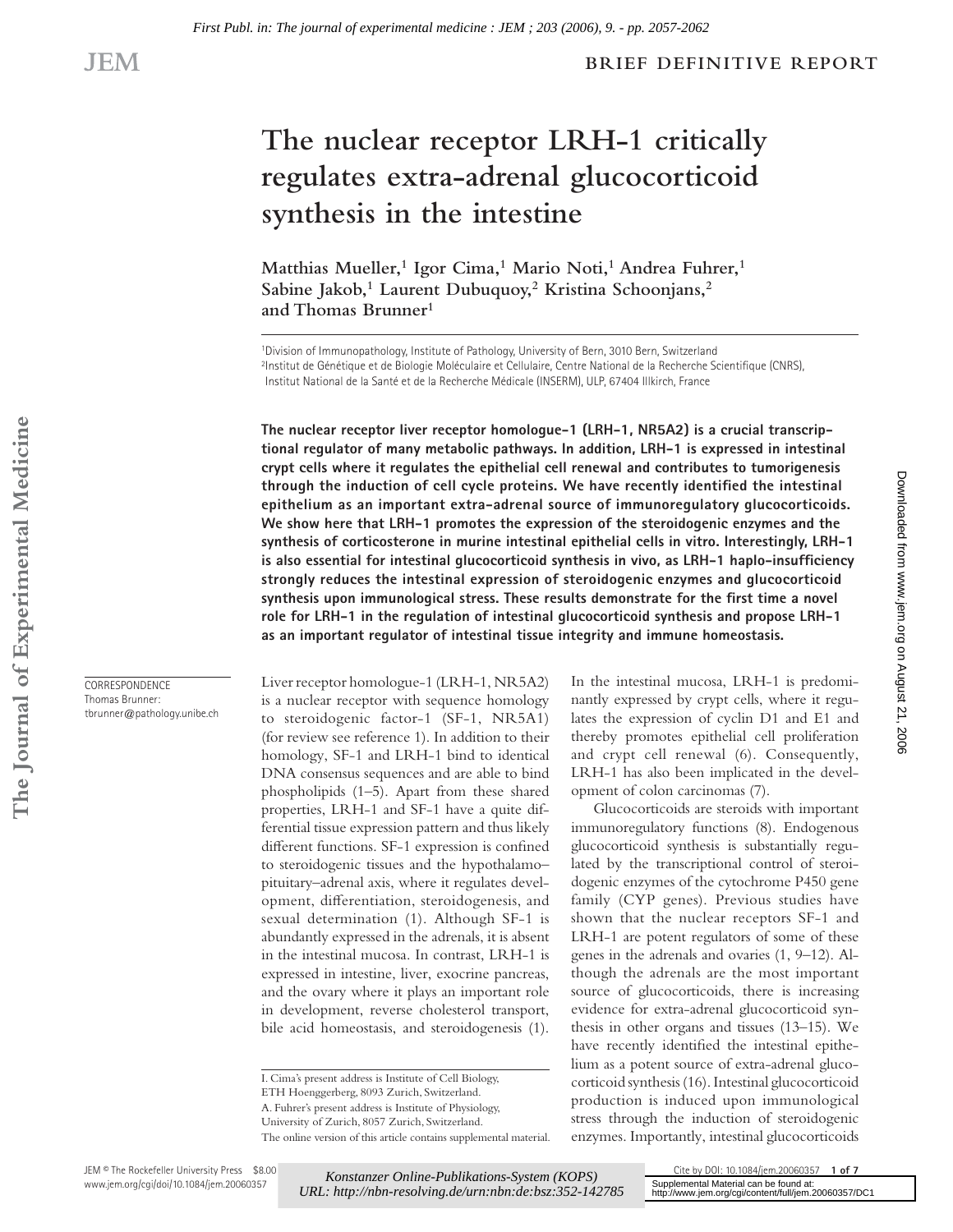# **JEM**

mediate an important regulatory feed-back loop and critically regulate intestinal immune responses. In the absence of intestinal glucocorticoids, antigen-specific T cells become overactivated during viral infections, indicating an immunosuppressive role of locally produced glucocorticoids (16).

The factors that regulate intestinal glucocorticoid synthesis are unknown thus far. As LRH-1 and steroidogenic enzyme expression is confined to the crypt cells of the intestinal mucosa (6, 16), we investigated the role of LRH-1 in the regulation of intestinal glucocorticoid synthesis. We show here that LRH-1 expression is induced in the intestine upon immune stimulation and parallels the induction of the genes of the steroidogenic enzymes CYP11A1 and CYP11B1. Overexpression of LRH-1 in murine intestinal epithelial cells strongly induces the transcriptional activation of these genes and promotes the synthesis of corticosterone. Importantly, LRH-1 is critical for intestinal glucocorticoid synthesis in vivo, as LRH-1 halplo-insufficiency abrogates immune cellinduced expression of CYP11A1 and CYP11B1 and associated corticosterone synthesis in the intestinal mucosa. This report demonstrates for the first time that LRH-1 is involved in glucocorticoid synthesis. As SF-1 expression is absent in the intestinal epithelium, we propose that LRH-1 has a unique role in the regulation of extra-adrenal glucocorticoid synthesis and immune regulation in the intestinal mucosa.

# **RESULTS AND DISCUSSION**

#### **LRH-1 expression is induced upon T cell activation in the intestinal mucosa**

LRH-1, but not SF-1, has been previously reported to be abundantly expressed in intestinal crypt cells (6). As the same cells also express steroidogenic enzymes and produce the bioactive glucocorticoid corticosterone (16), we aimed at investigating the role of LRH-1 in intestinal glucocorticoid synthesis. Intestinal steroidogenic enzyme expression and glucocorticoid synthesis is induced upon injection of an agonistic T cell–activating anti-CD3 antibody (16). We thus analyzed the expression of LRH-1 in the small intestinal tissue from control and anti-CD3–treated mice, and compared it to that in adrenal glands. As described previously, LRH-1 expression levels in the adrenal glands were found to be very low (1). In marked contrast, even basal levels of LRH-1 in the intestine were >200 times higher than those found in adrenals. Interestingly, injection of anti-CD3 resulted in an additional threefold induction of intestinal LRH-1 levels (Fig. 1). Similarly, infection of mice with the lymphocytic choriomeningitis virus caused an up-regulation of intestinal LRH-1 and CYP11B1 expression (Fig. S1, available at http://www.jem.org/cgi/content/full/jem.20060357/DC1).

### **LRH-1 promotes expression of steroidogenic enzymes and glucocorticoid synthesis**

As anti-CD3–mediated increase of intestinal LRH-1 expression correlated with the induction of intestinal steroidogenic enzyme expression and glucocorticoid synthesis (16), we assessed whether LRH-1 overexpression can promote the



**Figure 1. LRH-1 expression in intestinal mucosa.** Wild-type mice were injected with PBS (control) or anti-CD3 antibody ( $\alpha$ CD3) for 3 h. Small intestinal tissue was isolated and LRH-1 expression was measured by quantitative real-time RT-PCR. LRH-1 expression levels in adrenal glands isolated from control mice were used for normalization. Mean values of LRH-1 expression levels  $\pm$  SD normalized to adrenals of three mice per group are shown.

expression and activity of steroidogenic enzymes in the murine intestinal epithelial cell line mICcl2 that displays cryptlike features (17). We thus transfected these cells with the CYP11A1 or CYP11B1 luciferase reporter constructs in the absence or presence of increasing amounts of LRH-1 expression plasmid. The CYP11A1 gene encodes for P450 ssc, the rate-limiting enzyme in the glucocorticoid synthesis converting cholesterol to pregnenolone, whereas the CYP11B1 gene encodes for 11β-hydroxylase, the enzyme catalyzing inactive 11-deoxycorticosterone to active corticosterone. Ectopic expression of LRH-1 dose-dependently induced CYP11A1 promoter activity and resulted in a sixfold increase of basal activity. The CYP11B1 promoter was found to be even more responsive to induction by LRH-1 and an up to 25-fold induction could be detected (Fig. 2, A and B). These data were confirmed by analysis of endogenous CYP11A1 and CYP11B1 mRNA expression. Transfection of mICcl2 cells with LRH-1 resulted in a strong increase of endogenous levels of both gene transcripts (Fig. 2, C and D).

Most intriguingly, the increase in expression of these key enzymes in the glucocorticoid synthesis pathway observed after LRH-1 transfection of mICcl2 cells was also accompanied with a robust release of corticosterone (Fig. 2 E). These data demonstrate that increased expression of LRH-1 is sufficient to promote the expression of steroidogenic enzymes and thereby trigger the glucocorticoid synthesis in intestinal epithelial cells.

### **Mutation of the LRH-1 response element inhibits LRH-1–induced CYP11A1 and CYP11B1 promoter activity**

This induction of CYP11A1 and CYP11B1 transcription is likely the effect of direct binding to the promoter of these genes as putative LRH-1/SF-1 consensus sequences have been identified in both the CYP11A1 and CYP11B1 promoters (9, 11, 18, 19). To confirm the importance of these response elements in the LRH-1–mediated induction of CYP11A1 and CYP11B1 promoter activity, we mutated the predicted proximal response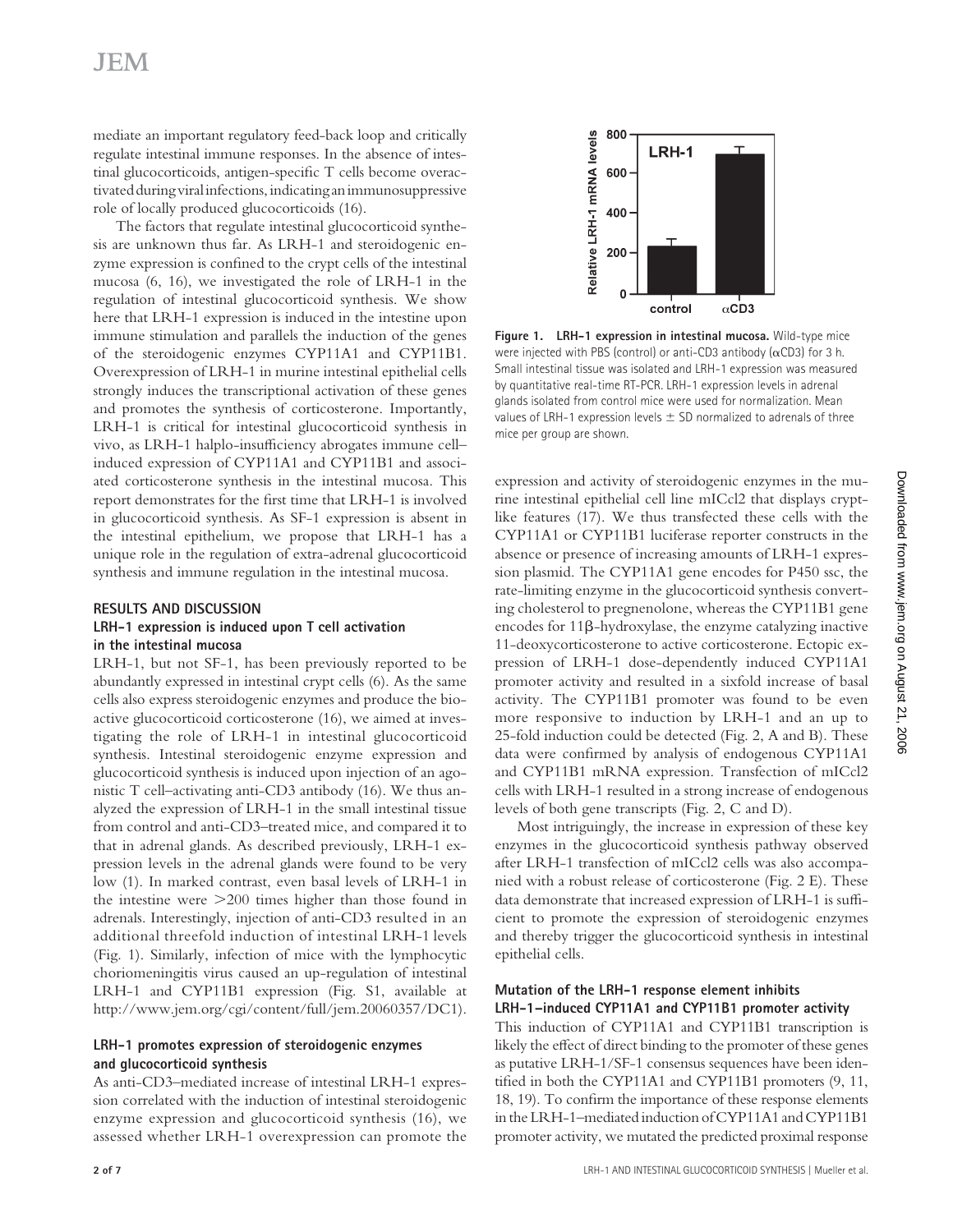

**Figure 2. LRH-1 induces steroidogenic enzyme expression and glucocorticoid synthesis.** (A and B) The murine intestinal epithelial cell line mICcl2 was transfected with the murine CYP11A1 (A) or CYP11B1 (B) promoter reporter construct and increasing amounts of LRH-1 expression plasmid. Luciferase activity was measured and normalized to CYP11A1 and CYP11B1 reporter construct alone, respectively. Mean values of triplicates  $\pm$  SD of a typical experiment out of three are shown. (C and D) mICcl2 cells were transfected with pCMX (control) or pCMX-LRH-1 (LRH-1) (1 μg) and endogenous CYP11A1 (C) and CYP11B1 mRNA expression was measured by real-time RT-PCR. Mean values of triplicates  $\pm$  SD of a typical experiment out of three are shown. (E) mICcl2 cells were transfected as described before and corticosterone was measured in the supernatant after 16 h. Mean values of triplicates  $\pm$  SD of a typical experiment out of three are shown.

element in the two promoter reporter constructs. In agreement with the notion that LRH-1 directly acts on these promoters via binding to these response elements, we observed an almost complete inhibition of LRH-1–induced CYP11A1 and CYP11B1 promoter activity (Fig. 3).

#### **Endogenous LRH-1 promotes basal CYP11A1 and CYP11B1 promoter activity**

As LRH-1 is abundantly expressed in normal intestinal epithelial cells and overexpression of LRH-1 strongly promotes corticosterone synthesis in mICcl2 cells, we next investigated



**Figure 3. Mutation of LRH-1 response element inhibits LRH-1– induced CYP11A1 and CYP11B1 promoter activity.** mICcl2 cells were cotransfected with wild-type or mutant CYP11A1 (A) or CYP11B1 (B) reporter constructs (1 μg each), respectively, and control plasmid or LRH-1 expression plasmid (1 μg each). Luciferase activity was measured and normalized to wild-type CYP11A1 and CYP11B1 reporter construct alone, respectively. Mean values of triplicates  $\pm$  SD of a typical experiment out of two are shown.

whether endogenous expression of LRH-1 may be responsible for induction of basal CYP11A1 and CYP11B1 promoter activities in mICcl2 cells. Cells were thus transfected with CYP11A1 and CYP11B1 promoter reporter constructs and a dominant negative LRH-1 expression vector (DN LRH-1) comprising the DNA binding domain, but lacking the liganddependent transactivation domain. Competition of DNA binding of DN LRH-1 with endogenous LRH-1 dramatically inhibited basal CYP11A1 promoter activity and still substantially down-regulated basal CYP11B1 promoter activity (Fig. 4). These data suggest that endogenous LRH-1 expression levels contribute to basal expression levels of steroidogenic enzymes in intestinal epithelial cells.

## **Critical role of LRH-1 in intestinal glucocorticoid synthesis in vivo**

We next investigated the role of endogenous LRH-1 in the induction of intestinal glucocorticoid synthesis in vivo using the LRH-1 halplo-insufficient (LRH-1<sup>+/-</sup>) mouse model (6). LRH-1 is critical for embryonic development; homozygous LRH-1-deficient mice die in utero (6, 20, 21), whereas LRH-1<sup>+/−</sup> mice are viable and develop normally, allowing the investigation of LRH-1 in vivo. To study the role of LRH-1 in the regulation of intestinal glucocorticoid synthesis in vivo, we used the previously established model of anti-CD3–induced steroid synthesis (16). LRH- $1^{+/+}$  and LRH-1<sup>+</sup>/<sup>−</sup> mice were treated with PBS control or anti-CD3 antibody leading to strong T cell activation and subsequent intestinal glucocorticoid synthesis. As predicted, injection of anti-CD3 antibody substantially induced intestinal expression levels of LRH-1 in the small and large bowel of wild-type animals, but not of LRH-1 haplo-insufficient animals (Fig. 5). In agreement with the expected role of LRH-1 in the regulation of steroidogenic enzymes, we also observed a strong anti-CD3–mediated induction of CYP11A1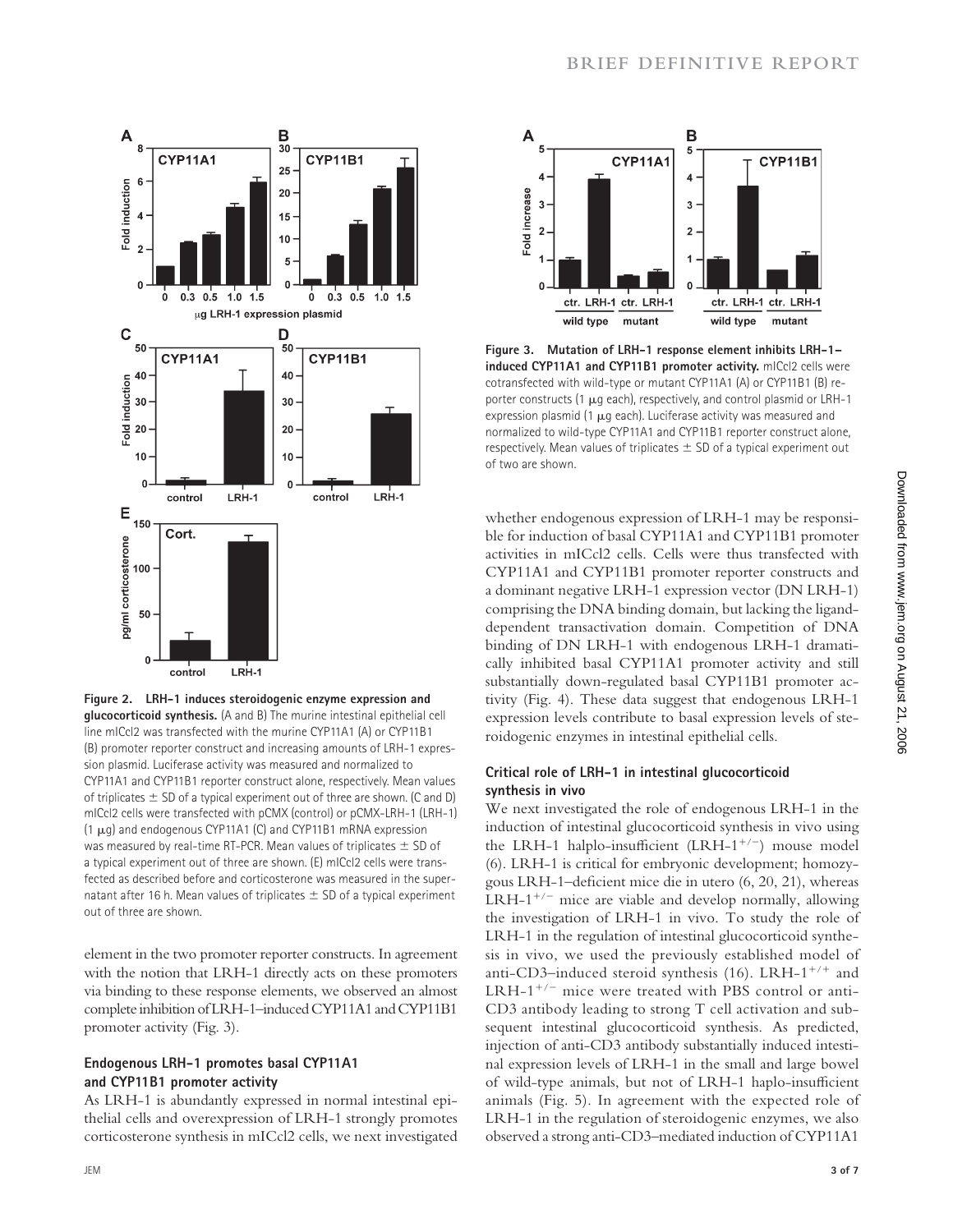

**Figure 4. Endogenous LRH-1 promotes basal CYP11A1 and CYP11B1 promoter activity.** mICcl2 cells were cotransfected with CYP11A1 (A) or CYP11B1 (B) reporter constructs, and control plasmid or dominant negative LRH-1 (DN LRH-1) expression plasmid. The inhibition of basal promoter activity of triplicates  $\pm$  SD of a typical experiment is shown  $(n = 3)$ .

and CYP11B1 expression in tissue from small and large intestine of wild-type animals, which was substantially reduced in the intestinal tissue isolated from LRH-1<sup>+</sup>/<sup>−</sup> animals (Fig. 5). Finally, ex vivo–cultured small intestinal tissue from anti-CD3–treated LRH- $1^{+/+}$  mice resulted in a strong release of metyrapone-inhibitable corticosterone, as measured by radioimmunoassay (RIA). In marked contrast, no anti-CD3– driven increase in glucocorticoid synthesis was observed in the intestinal mucosa of LRH-1<sup>+/−</sup> mice (Fig. 5).

These findings show that LRH-1 is a central transcription factor for the expression of steroidogenic enzymes and the synthesis of corticosterone in the murine intestinal tissue. Importantly, although LRH-1 has already previously been implicated in the regulation of sex steroid synthesis pathways (e.g., by regulating the expression of CYP11A1 in granulosa cells of the ovary) (22), the present study represents to our knowledge the first report that demonstrates the involvement of LRH-1 in the synthesis of glucocorticoids. In the adrenal glands, regulation of glucocorticoid synthesis appears to be critically dependent on SF-1 (23). SF-1 deficiency results in the absence of adrenal glands and consequently in the absence of systemic glucocorticoids in the adult animal (for review see reference 24). As LRH-1 is only expressed at minimal levels in the adrenal glands, it is likely that LRH-1 cannot compensate for the lack of SF-1 in this organ. Accordingly, LRH- $1^{+/-}$ mice have normal serum glucocorticoid levels. Although SF-1-deficient mice lack adrenals and gonads, they have normal CYP11A1 expression in the placenta, indicating that LRH-1 may regulate placental CYP11A1 expression (12). Quite surprising is the observation that, although adult SF-1– deficient animals lack serum glucocorticoids, they have normal serum levels at the embryonic stage, demonstrating that other extra-adrenal sources contribute to the synthesis of systemic glucocorticoids (12). Based on our findings that LRH-1 critically regulates intestinal glucocorticoid synthesis, it is tempting to speculate that the embryonic intestinal mucosa may also secrete glucocorticoids into the blood stream in an LRH-1–dependent manner. In agreement with this notion, it was reported that CYP11A1 is expressed in the embryonic



**Figure 5. Endogenous LRH-1 expression is required for intestinal expression of steroidogenic enzymes and glucocorticoid synthesis in vivo.** Wild-type LRH-1<sup>+/+</sup> mice and heterozygous LRH-1<sup>+/−</sup> mice were injected with PBS (ctrl) or anti-CD3 antibody  $(\alpha CD3)$  for 3 h. Small and large intestinal tissues were isolated and LRH-1, CYP11A1, and CYP11B1 expression was measured by real-time RT-PCR and normalized to GAPDH. In addition, small intestinal tissue from control or anti-CD3–treated mice was cultured ex vivo for 6 h and corticosterone (Cort.) in the cell-free supernatant was measured by RIA as described in Materials and methods. Mean values  $\pm$  SD of three mice per group of a typical experiment out of two are shown.  $^*$ ,  $P < 0.05$ .

gut in the absence of SF-1 (25). Clearly, in the adult animal, SF-1 expression is absent in the intestinal epithelium and LRH-1 appears to represent the main regulator of intestinal glucocorticoid synthesis.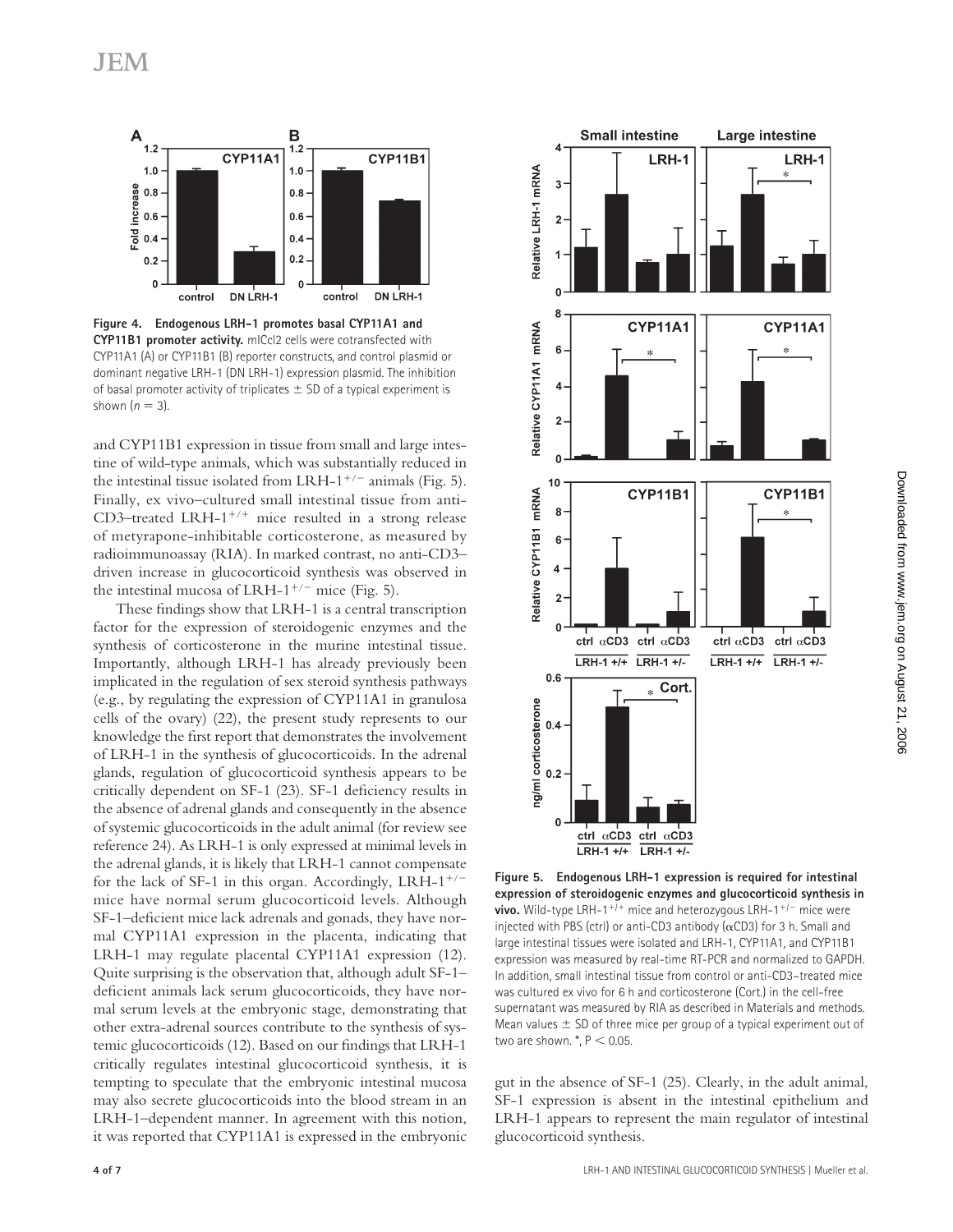LRH-1 likely regulates intestinal glucocorticoid synthesis not only at the level of CYP11A1 and CYP11B1 transcription. As LRH-1 and SF-1 have an overlapping target pattern, it is expected that also the expression of other steroidogenic enzymes may be regulated, directly or indirectly, by LRH-1. In addition, as SF-1 controls the availability of cholesterol by inducing the expression of steroidogenic acute regulatory protein (StAR), LRH-1 may similarly regulate steroid synthesis at the substrate level (cholesterol). A recent finding by Kim et al. supports this idea by demonstrating a role for LRH-1 in StAR expression in granulosa cells (22).

LRH-1 not only plays a critical role in the regulation of extra-adrenal intestinal glucocorticoid synthesis but also promotes intestinal epithelial cell renewal (i.e., by inducing the expression of the cell cycle proteins cyclin D1 and E1) (6). Although epithelial cell renewal and glucocorticoid synthesis have little in common at a first glance, there may be a link between these two LRH-1–regulated processes. Strong T cell activation and associated immunological responses in the intestinal mucosa lead to the release of proinflammatory cytokines, such as IFNγ and TNFα, which impair the intestinal epithelial barrier function (26). Similarly, T cell–mediated cytotoxicity can cause epithelial cell apoptosis (27) and thereby also leads to increased permeability of the epithelial layer. The resulting leakiness of the epithelial layer usually results in an increased stimulation of immune cells by luminal bacterial products, which further accelerates destructive inflammatory responses in the gut. Induction and activation of LRH-1 may not only reduce the epithelial layer leakiness and stimulation of immune cells by increasing epithelial cell renewal but may also control immune cell activation by the regulating intestinal glucocorticoid synthesis. We therefore suggest that LRH-1 plays an important role in the regulation of intestinal immune homeostasis.

#### **MATERIALS AND METHODS**

**Cells and reagents.** The murine intestinal epithelial cell line mICcl2 has been described previously (17). The culture medium consisted of Dulbecco's modified Eagle medium/Ham's F-12 12g/L (1:1, vol/vol, GIBCO BRL), NaHCO3 2.438g/L, 2% steroid-free FCS, 60 nmol/L sodium selenate, 5 μg/ml apo-transferrin, 10 ng/ml murine EGF, 1 nmol/L triiodothyronine, 5 μg/ml insulin, 2 mmol/L l-alanyl-l-glutamine, 20 mmol/L Hepes, 100 U/ml penicillin, and 100 μg/ml streptomycin. The glucocorticoid synthesis inhibitor metyrapone was obtained from Sigma-Aldrich.

**Plasmids.** The expression construct for wild-type murine LRH-1 (pCMX-LRH-1) has been described previously (28). For the cloning of the dominant negative expression vector for murine LRH-1 (DN-LRH-1), cDNA sequences corresponding to aa 1–282 of mouse LRH-1 were PCR-amplified with primers 5'-GGAATTCTTCGCTAAGAATGT-CTGCTAGT-3' and 5'-GGAATTCTCAGTGACCATAGGGTTGG-TAACCA-3' from pCMX-LRH-1 and the amplification product was subsequently cloned into the EcoRI site of pCMX. For the promoter reporter constructs, 1.7 kb of the 5'-flanking region of the murine CYP11A1 (accession no. 13070) and CYP11B1 (accession no. NT 082172.1) genes were amplified by PCR from C57BL/6 genomic DNA using specific primers (CYP11A1 fw 5'-GCAAGGATCCTTCCTTCTCACAATCC-TAAG-3', rev 5'-GATCGTCGACAGTCTTTTAGCCAGCATAC-3'; CYP11B1 fw 5'-CTAAGGATCCGTGATTCTCTGATGGTCTCT-3', rev 5'-CCTTGTCGACTTGTCATCTTCCTCTCTCC-3') and cloned into the HsLuc luciferase reporter construct (29) using BamHI and SalI restriction sites.

The predicted LRH-1/SF-1 core binding sites (AGGTCA) (19) at positions −138 and −221 of the CYP11A1 and the CYP11B1 promoter, respectively, were mutated (to taaTCA) by site-directed mutagenesis using a mutagenesis kit (Quick Change; Stratagene) and the following primers: mut mCYP11A1 fw 5′-GGGtaaTCACCG-3′, mut mCYP11A1 rev 5′-CGGTGAttaCCC-3′; mut mCYP11B1 fw 5′-ACCTGAaatCAG-3′, mut mCYP11B1 rev 5′-CTGattTCAGGT-3′.

**CYP11A1 and CYP11B1 promoter assay.** CYP11A1 or CYP11B1 wildtype and mutated reporter constructs, and β-galactosidase expression vector for transfection control, were cotransfected into mICcl2 cells using the calcium phosphate precipitation method. In some experiments, cells were cotransfected with different amounts of a wild-type or dominant negative murine LRH-1 expression vector. After overnight transfection, cells were washed and cultured for 16 h before lysis of the cells. β-galactosidase and luciferase activity assays were performed as described previously (30).

**Induction and measurement of intestinal glucocorticoid synthesis.** Intestinal glucocorticoid synthesis was induced as previously described (16). In brief, age- and sex-matched wild-type LRH<sup>+</sup>/<sup>+</sup> mice or heterozygous LRH- $1^{+/}$  mice in the C57BL/6 background (6, 7) were injected i.p. with either PBS or 50 μg of anti–mouse CD3 antibody i.p. After 4 h, mice were killed and small intestinal tissue was isolated and cultured in the presence or absence of the glucocorticoid synthesis inhibitor metyrapone (200 μg/ml) for 6 h. After that, cell-free supernatant was harvested and corticosterone was measured by RIA. Results were expressed as the difference between samples cultured without metyrapone and samples cultured with metyrapone (metyrapone-inhibitable corticosterone synthesis) to correct for variable contamination with serum glucocorticoids. All animal experiments have been reviewed and approved by the review board of the State of Bern.

In some experiments, control or LRH-1–transfected mICcl2 cells were cultured for 16 h and corticosterone in cell-free supernatant was measured by RIA.

**Detection of CYP11A1, CYP11B1, and LRH-1 mRNA by real-time RT-PCR.** Small and large intestinal tissue from PBS or anti-CD3–injected LRH-1<sup>+</sup>/<sup>+</sup> or LRH-1<sup>+</sup>/<sup>−</sup> mice, or control or LRH-1–transfected mICcl2 cells were lysed in TRI reagent (Sigma-Aldrich) and RNA was isolated. RNA was DNase treated and 2 μg of RNA were reverse transcribed using a Taqman Gold RT kit obtained from Applied Biosystems. Real-time PCR was performed in an Applied Biosystems Real-time PCR 7500 machine using SYBR green and the following primers: mCYP11A1 forward 5'-CCAGCCCAACATTACCGAGAT-3', reverse 5'-GACTTCAGCCC-GCAGCAT-3'; mCyp11B1 forward 5'-CAATAGAAGCTAGCCACTT-TGT-3', reverse 5'-AGGGTGTGGAGGAACTTCAG-3'. For mLRH-1 and the house-keeping gene GAPDH amplification Quantitec primer assays obtained from QIAGEN were used. GAPDH was used to normalize CYP11A1, CYP11B1, and LRH-1 expression levels.

Statistical analysis. In some experiments, differences between groups were analyzed by unpaired Student's *t* test. Values of P < 0.05 were considered significant.

**Online supplemental material.** Fig. S1, describing viral infectioninduced LRH-1 and CYP11B1 expression, is available at http://www.jem. org/cgi/content/full/jem.20060357/DC1.

The authors would like to thank the members of the Brunner lab and M. Matter for technical help and advice, J. Auwerx for the LRH-1-deficient mice and support, and J.-M. Zingg for help with the luciferase measurements.

This work was supported by research grants from the Swiss National Science Foundation (no. 31-65021.01 and 310000-110030) and the Crohn's and Colitis Foundation of America (1441) (to T. Brunner), and INSERM, CNRS, Hopitaux Universitaires de Strasbourg, ARC, and ACI-MRT (to K. Schoonjans).

The authors have no conflicting interests.